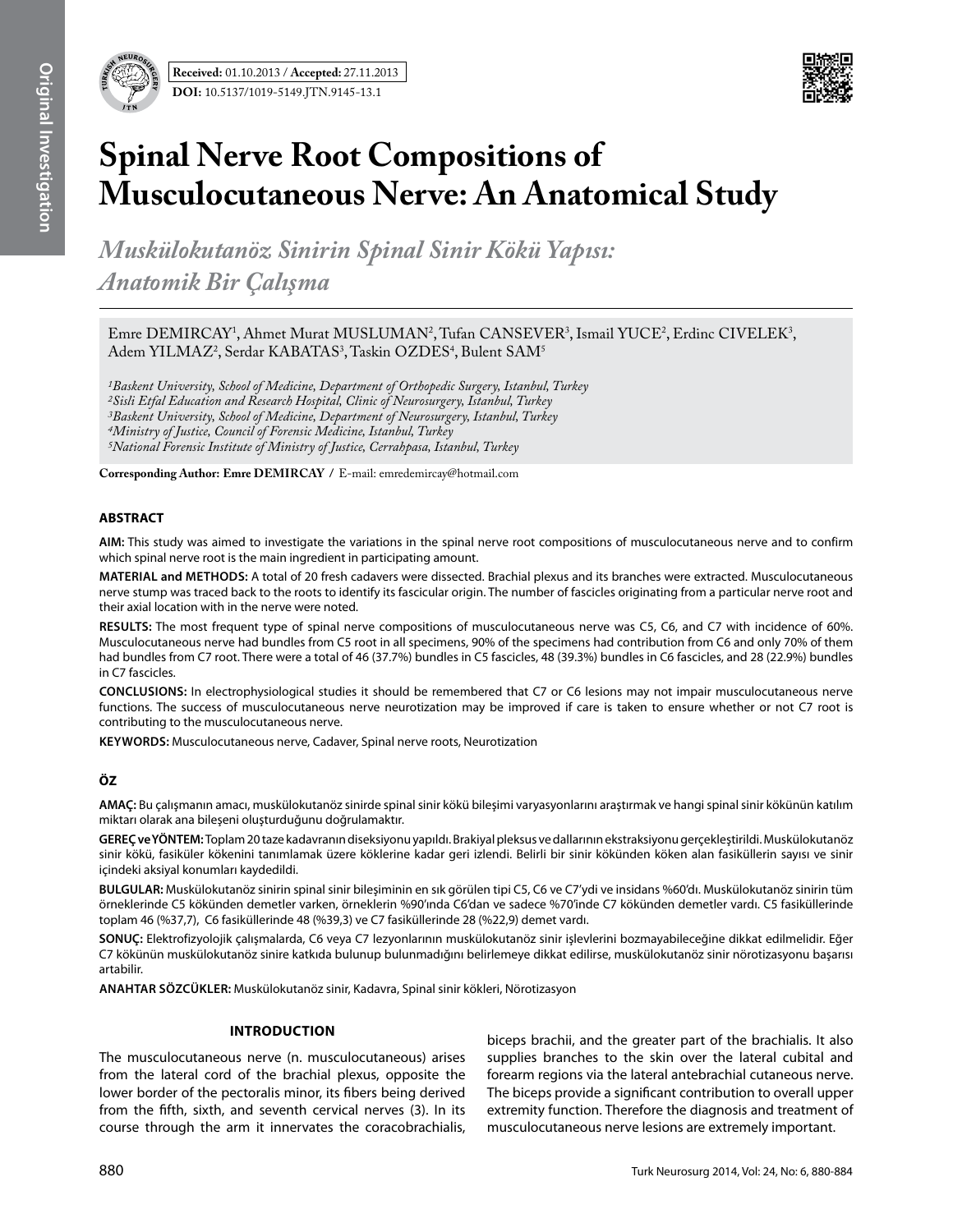Although textbooks describe the origin of the musculocutaneous nerve as the fifth, sixth and seventh cervical nerves, the composition of the nerve itself has not been fully detailed. For example, there are reports on the composition of the branches supplying the coracobrachialis muscle, but we could not find any study in the English literature on the composition of the musculocutaneous nerve itself. This study was aimed at investigating the variations in the spinal nerve compositions of the musculocutaneous nerve and confirmation of which spinal nerve provides the main participating contribution. The Institutional Review Board (IRB) approved all the dissections and procedures.

## **Material and Methods**

A total of 20 fresh cadavers (ten cadavers right side, ten cadavers left side), at 24 hours postmortem, were dissected from neck to axilla with clavicle removed. Scalene muscles were also removed for better exposure (Figure 1A – H). The brachial plexus and its branches were labeled and extracted en bloc after anatomic variations were noted and photographed. The extracted specimens were immersed in 4% aldehyde sucrose and phosphate buffered saline (PBS) for 6 hours. The musculocutaneous nerve was identified from the branching point from the lateral cord and divided. The musculocutaneous nerve stump on the brachial plexus was dissected under 10x surgical microscope (Carl Zeiss NC4).



**Figure 1: A)** Brachial plexus was found posterior to the anterior scalene muscle. Arrow shows anterior scalene muscle. **B)** Anterior scalene muscle was elevated and spinal roots were exposed (C4, C5, C6, C7, C8, T1). **C)** Brachial plexus was dissected from the roots to the peripheral nerves in the axilla. **D)** Prefixed brachial plexus. Arrow shows anastomoses between C4 – C5. **E-G)** Brachial plexus was demonstrated in different viewing angles. Arrow shows musculocutaneous nerve. **H)** Roots were divided at a level just distal to the spinal ganglions, anterior to the medial scalene muscle. Arrows are pointing intervertebral foramina.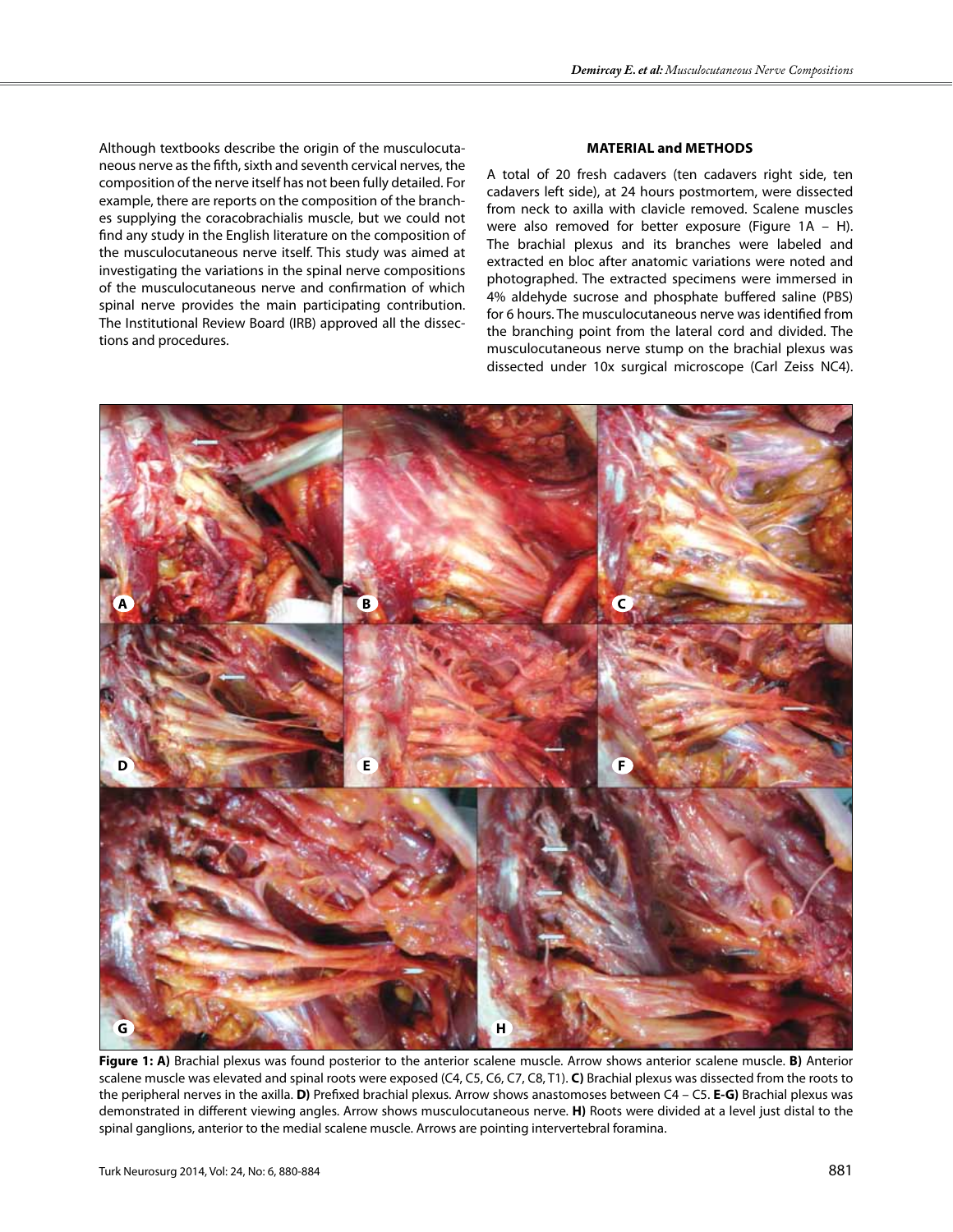The nerve was traced back to the nerve roots to identify its fascicular origin (Figure 2A – D). The number of fascicles originating from a particular nerve root and their axial location within the nerve were noted.

## **Results**

The most frequent spinal root composition of musculocutaneous nerve was C5, C6, and C7 (12 cases), C5 and C6 were seen in 6 cases, and C5 and C7 were seen in two cadavers.

The musculocutaneous nerve had fascicles from C5 root in all specimens, and 90% of the specimens had contribution from C6, and only 70% of them had fascicles from C7 root (Figure 3). In 20 cadavers, the total number of C5 fascicles contributing to the musculocutaneous nerve was 46 (37.7%), 48 (39.3%) fascicles originated from C6, and 28 (22.9%) fascicles originated from C7. C7 fascicles joined to the musculocutaneous nerve distally at the level of divisions in all cases. C5 and C6 fascicles joined proximally at the roots' level in all cases but

**Table I:** The Axial Distribution of Fascicles in the Musculocutaneous Nerve with Regard to Their Spinal Root Origins. Column Headers are the Axial Location in the Musculocutaneous Nerve Section. The Row Headers are Spinal Root Origins of the Fascicles Forming Musculocutaneous Nerve. The Plain Numbers Indicate the Number of Specimens in Which the Fascicles Originating from Corresponding (Row Header) Spinal Root Occupying A Certain Axial Location (Column Header). The Numbers in the Brackets Indicate Number of Fascicles Originating that Spinal Root Occupying Indicated Location

|    | <b>Ventral</b> | <b>Dorsal</b> | <b>Cranial</b> | <b>Caudal</b> | Central (ventral - dorsal) |
|----|----------------|---------------|----------------|---------------|----------------------------|
| C5 | 2(2)           |               | 14(32)         | 4(12)         |                            |
| C6 |                | 4(8)          | 2(10)          | 10(23)        | 2(8)                       |
|    | 8(10)          |               | 2(3)           | 4 (14)        |                            |



**Figure 2:** Brachial plexus extracted. **A)** Arrow shows fascicles from the trunks uniting to form divisions. Blue pin: Suprascapular nerve. **B)** Arrow shows fascicles being dissected by teasing method. Blue pin: Musculocutaneous nerve. **C)** Musculocutaneous nerve was dissected into its fascicles and traced back to the nerve roots. Blue pin: Musculocutaneous nerve. **D)** Fascicles were separated and their spinal root origins were determined. Blue pin: Musculocutaneous nerve.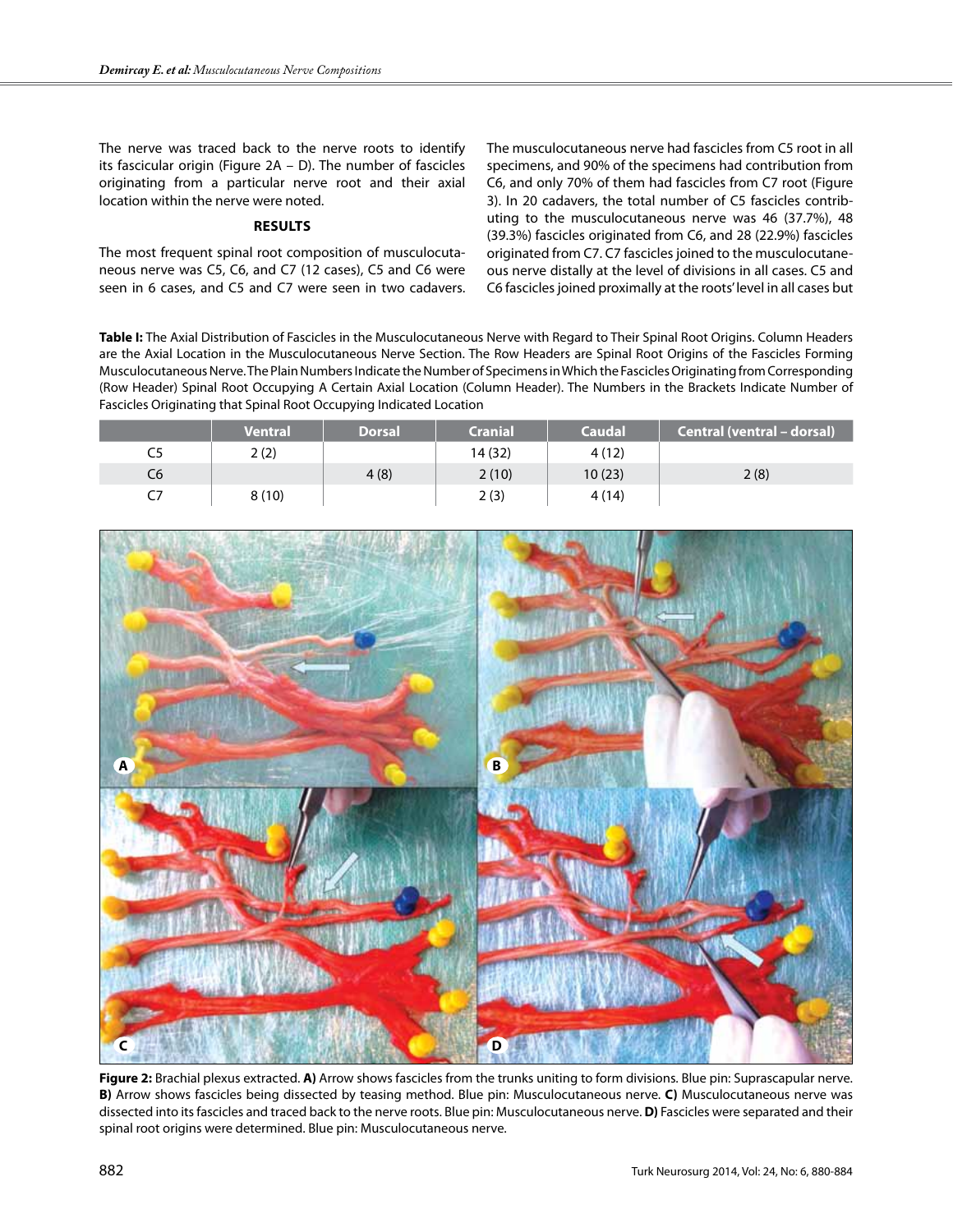

**Figure 3:** Variations in the axial distribution of spinal root fascicles in musculocutaneous nerve and joining levels of spinal root fascicles to form musculocutaneous nerve. Axial sections represent the proximal musculocutaneous nerve distal to its origin.

**Cr:** cranial, **Ca:** caudal, **V:** ventral, **D:** dorsal, **R:** root, **T:** trunk, **D:** division.

one; where they joined at the divisions' level with C7 fascicles. The axial distribution of fascicles with regard to their spinal root origins and individual number of fascicles from that spinal root forming the musculocutaneous nerve are given in Table I. C5 fascicles were usually located in the cranial part of the musculocutaneous nerve (70%), C6 fascicles were usually located caudal (55.5%), and C7 fascicles were localized to the ventral part of the nerve in 57.1% of the 14 cases where it was present.

## **Discussion**

The musculocutaneous nerve is very important in upper extremity function, providing elbow flexion, supination

and contributing to shoulder stabilization. Variations of the spinal root compositions of the musculocutaneous nerve and identifying which spinal nerve root provides the main contribution were investigated on fresh cadavers. Lipid parts of the myelin sheath cannot be preserved in embalmed cadavers, but are well preserved in fresh specimens (1). The dissection of spinal roots, brachial plexus, and fascicles are easier in fresh cadavers than embalmed specimens, as there is no need to soften the connective tissue around nerve fascicles (1, 9).

We had hoped to identify motor, sensory and autonomous fiber distribution within the musculocutaneous nerve by acetylcholinesterase stain, but were unable to do this due to technical difficulties.

Although there are several reports on variations in the origin and distribution of the nerve the spinal root composition of the nerve itself has not been thoroughly investigated in past literature (4, 5, 9).

Physical examination of root pathologies requires testing the functions of terminal branches. The functions of a terminal nerve, which is mainly formed by a particular spinal root, reflect integrity of that root. Thus the variations in the spinal root contributions to the terminal nerves are important in diagnosis and decision-making. Impairment of elbow flexion, which usually indicates C6 root pathology, may not be true in 10% of the cases with respect to this study's results.

Spinal origins of this nerve are important in neurotization procedures in upper brachial plexus injuries, interpretation of electrophysiological studies, and evaluation of cervical radiculopathies.

A number of anatomy textbooks describe the spinal origins of musculocutaneous nerve as C5, C6 and C7, but there are other authors stating its origins as C5, C6 (3, 4, 6, 7). The musculocutaneous nerve had fascicles from C5 in all of the specimens in our study, 90% of the specimens had C6, and 70% of the specimens had fascicles from C7. Although C6 fascicles were not contributing to the musculocutaneous nerve in all of the specimens, the number of fascicles it supplied were (39.3%) more than both C5 (37.7%) and C7 (22.9%).

Several authors indicated partial ipsilateral C7 transfer to the upper trunk for C5 – C6 avulsion of the brachial plexus (2, 8, 10, 11). Sectioning of the entire C7 root was not advised due to its potential in increasing the extent of the palsy, and the anterolateral portion of the C7 root was proposed as a donor. Musculocutaneous nerve contribution of the anterolateral portion of C7 root has not been detailed in the literature. In 70% of our specimens there was a C7 contribution to the musculocutaneous nerve. Therefore, before considering partial ipsilateral C7 transfer, it may be beneficial to investigate its contribution to musculocutaneous nerve.

In electrophysiological studies it should be remembered that C7 or C6 lesions may not impair musculocutaneous nerve functions, and in 10% of our specimens the musculocutaneous